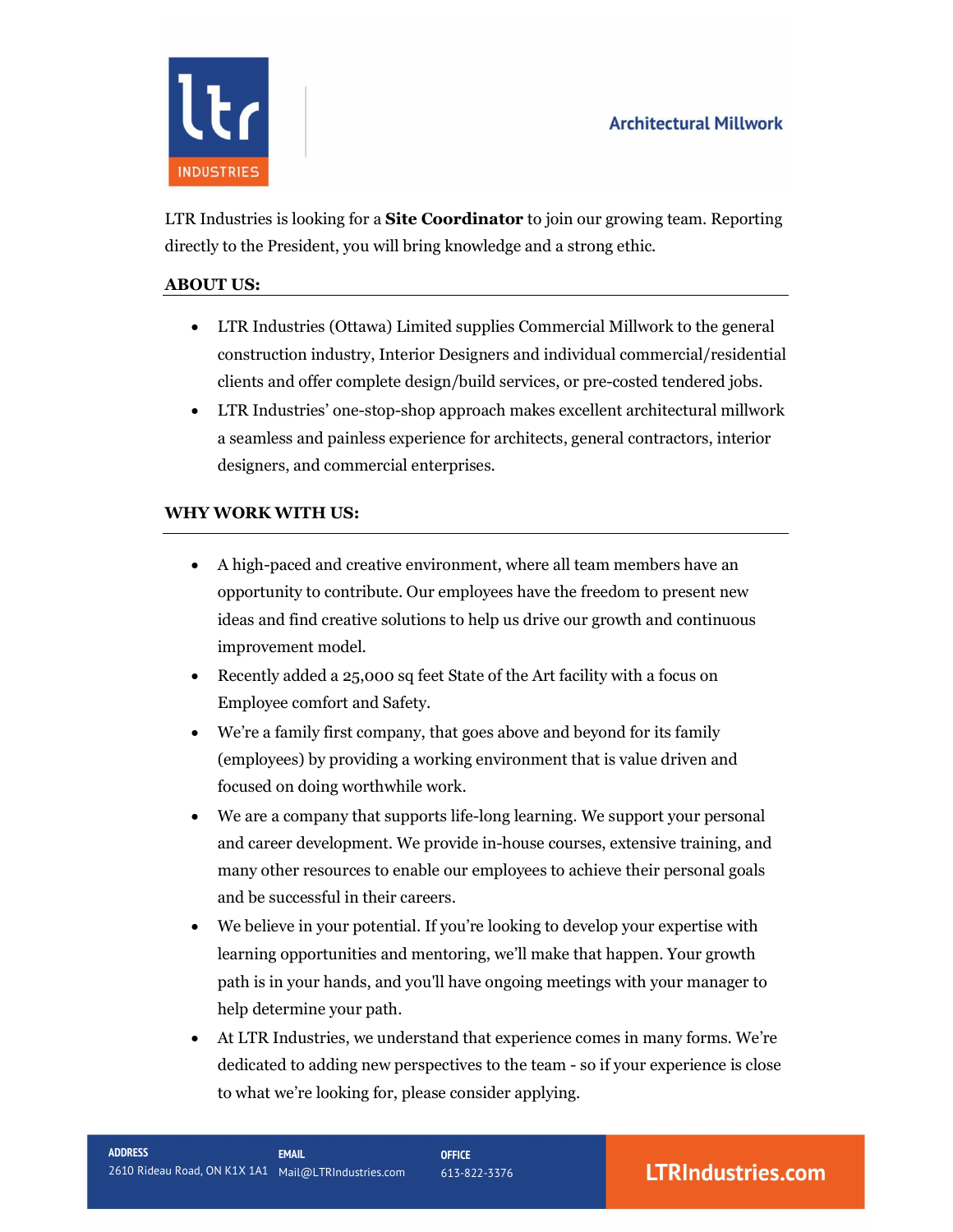

### RESPONSIBILITES:

- Travel to sites on a regular basis to check project progress
- Identify site progression bottlenecks and potential delays and initiate solutions
- Scheduling of site measurements,
- Ensure that project materials are delivered and stored in a safe area while awaiting installation.
- Maintains and drives the construction schedule in conjunction with the project team ensuring that milestones and deadlines are met.
- Scheduling of site installation by LTR employees / LTR subcontractors with the Shop Foreman.
- Deal with any installation issues.
- Maintains site reports accurately.
- Follow the LTR installation flow process on all project assignments
- Communicate regularly with the Project Manager with updates on key activities.
- Positively promote LTR in all dealings with vendors, clients and staff. Carry out any relationship management with vendors and clients, delegated by the President.
- Update job knowledge by participating in educational opportunities; reading professional publications; maintaining personal networks; participating in professional organizations.

### REQUIREMENTS:

- 5 years' experience in residential and/or commercial millwork.
- Excellent understanding of manufacturing and project management
- Strong understanding of current construction practices
- Valid Ontario (G) license

# **LTRIndustries.com**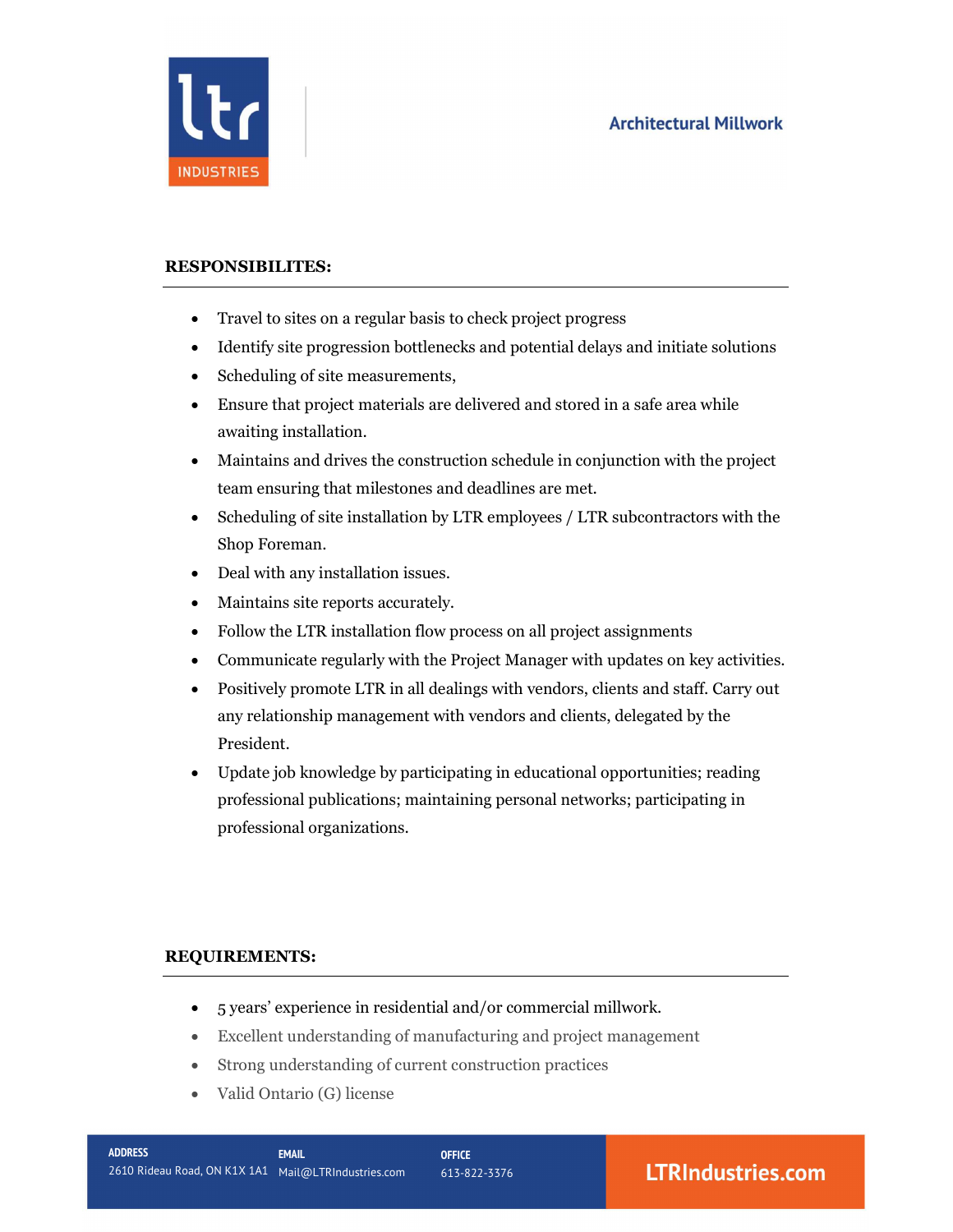# **Architectural Millwork**



- Ability to read and understand blueprints
- Experience using the follow software an asset: AutoCAD, Microvellum, Microsoft suite of software, including Outlook, any Project management software
- Excellent management, negotiating and organizational skills
- Sound judgment and decision-making skills with ability to consider the relative costs and benefits of potential actions and choose the appropriate course of action.
- Possess prioritization skills necessary to use time effectively and set action plans to achieve targets.
- Strong interpersonal and communication skills
- Works well under pressure and meets deadlines
- Demonstrated relationship-building skills

#### JOB TYPE:

Full-time, Permanent

### BENEFITS:

- Company events (Fun BBQ, Christmas parties, Celebrating birthdays)
- Free scrimmage hockey games every Friday from Sept-March
- Off work early on Fridays
- Team lunch before every long weekend
- Bonus potential
- Boot Allowance
- Comprehensive benefit package
- On-site parking

We provide a team atmosphere that fosters growth and critical thinking. Competitive compensation and a comprehensive benefit package await the right candidate.